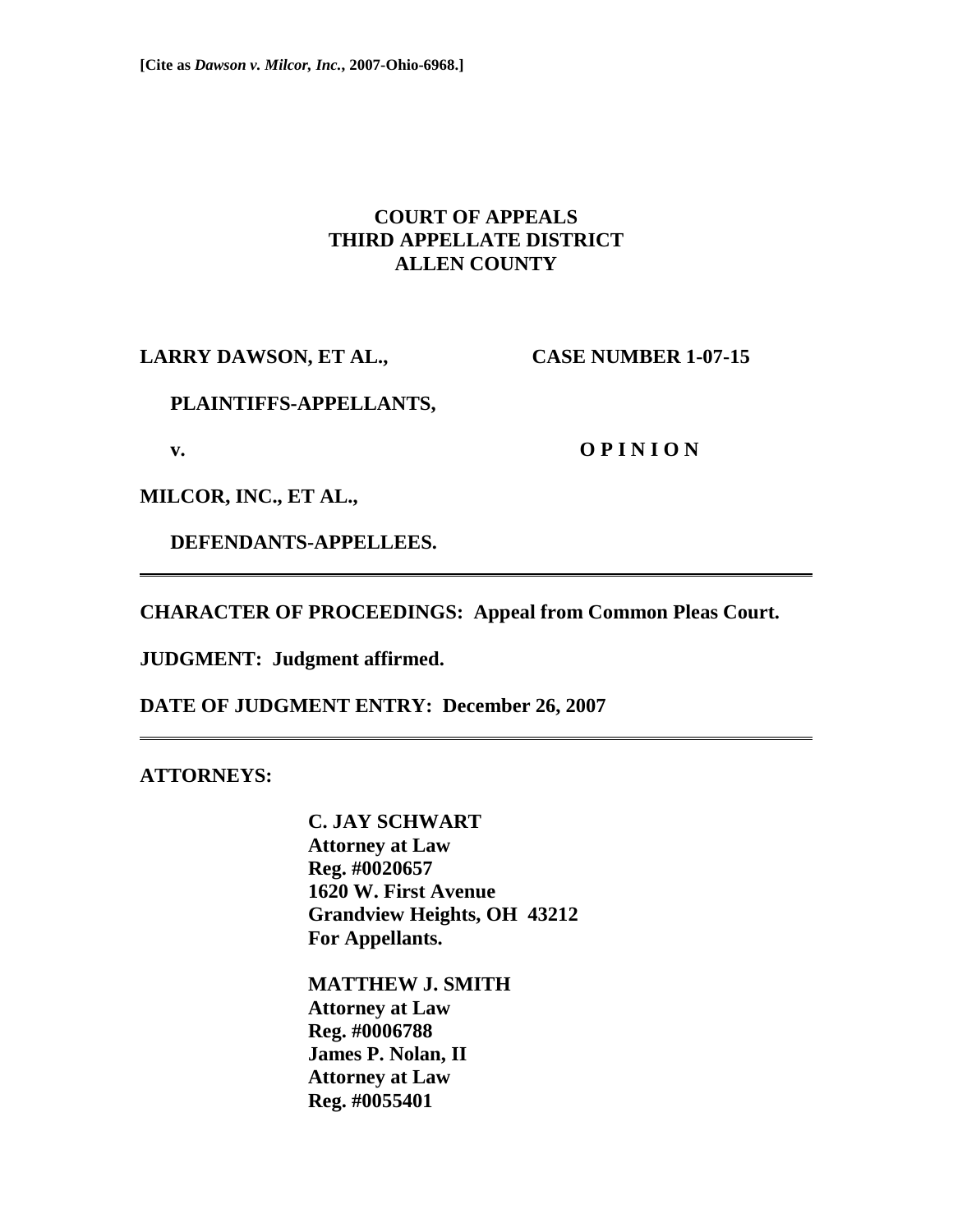# **1014 Vine Street, Suite 2350 Cincinnati, OH 45202 For Appellees.**

#### **Willamowski, J.**

**{¶1}** Plaintiffs-appellants Larry Dawson, et al. ("Dawson") brings this appeal from the judgment of the Court of Common Pleas of Allen County granting summary judgment to defendants-appellees Milcor, Inc. et al. ("Milcor").

**{¶2}** Dawson was employed by Allied Metals Inc. ("Allied") as a millwright. This job required Dawson to complete machinery repair, disassembly, reassembly, and fitting. On August 1, 2002, Allied sent Dawson and his supervisor, Gary Ashbrooke ("Ashbrooke") to Milcor to repair a large press. While at Milcor, Dawson and Ashbrooke used a light owned by Milcor in order to see. Dawson did not see any problem with the cord on the light when he picked it up, but he did not inspect it. The light was plugged into a nearby outlet and hung so that Dawson and Ashbrooke could see the machine upon which they were working. The cord of the light was hanging down and touched the safety rails on the lift. When Dawson attempted to adjust his position, he touched both the press and the lift, he was shocked. Ashbrooke observed blue sparks going from Dawson to the press and was able to move the cord away from the lift. Upon inspecting the cord, Ashbrooke and Dawson observed a cut of approximately 3/8" in the cord which allowed the bare wires to be exposed.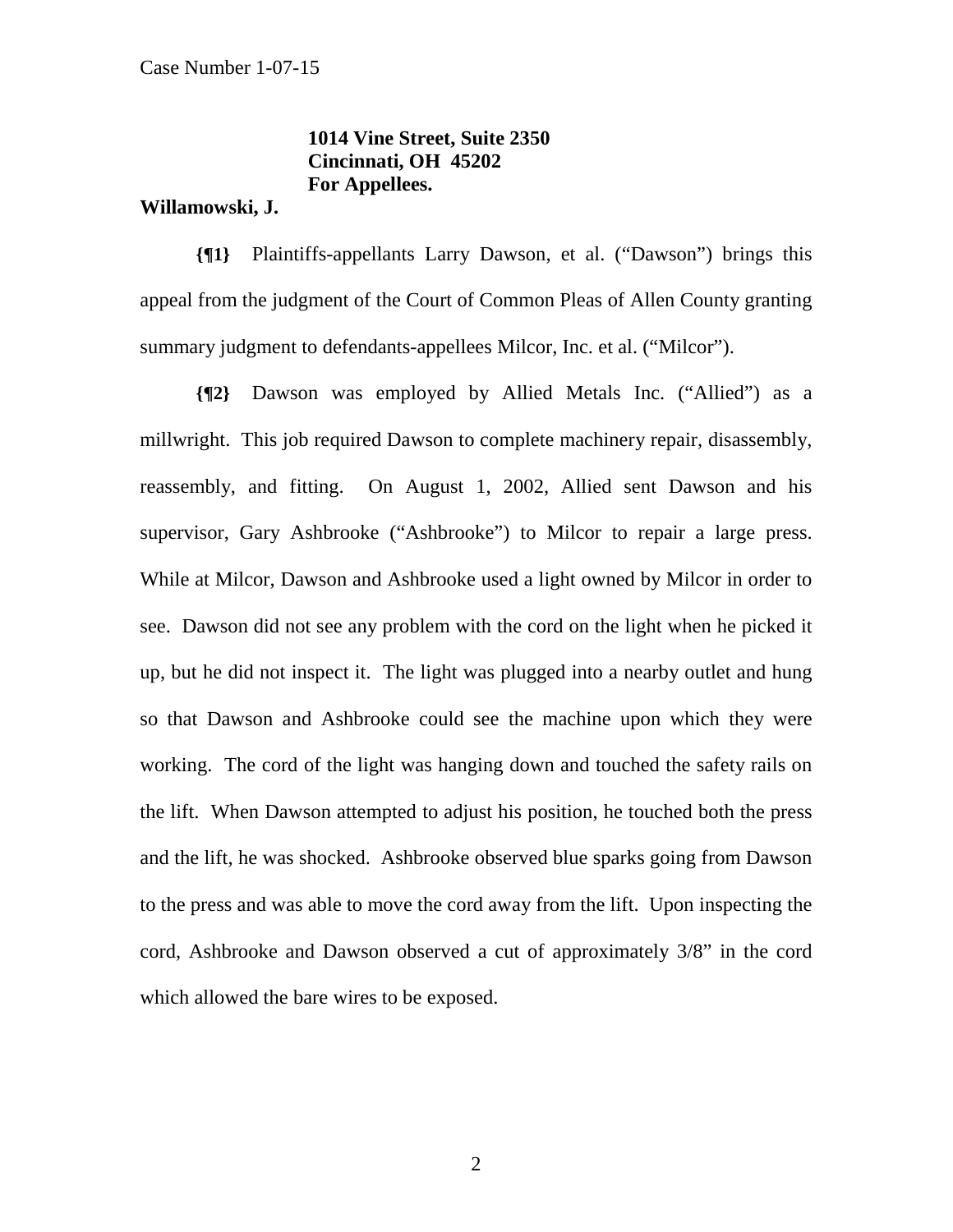$\overline{a}$ 

 $\{\P 3\}$  On January 24, 2006, Dawson filed a complaint<sup>1</sup> claiming negligence on the part of Milcor. Milcor filed its answer on March 23, 2006. On December 1, 2006, Milcor filed a motion for summary judgment. A response to the motion for summary judgment was filed by Dawson on January 5, 2007. On January 29, 2007, the trial court granted summary judgment to Milcor. Dawson appeals from this judgment and raises the following assignments of error.

**A premises owner/occupier business who engages the services of an independent contractor, is liable for injuries caused to an employee of the independent contractor, when the proximate cause of the injury is not the result of real or potential danger necessarily associated with the elements of the work/tasks for which the contractor was engaged to perform.** 

**The act of [Milcor] advising [Ashbrooke] of its expectation that [Ashbrooke] and consequently [Dawson] use its equipment to facilitate the performance of the repair work, coupled with [Milcor's] knowledge that Ashbrooke would comply with said expectation, constitute "active participation" by [Milcor] via it exercising and/or retaining control of a "critical variable" in [Dawson's] work environment. [Milcor's] "active participation" in this manner gives rise to it owing a duty of care to [Dawson].** 

**{¶4}** Both of the assignments of error claim that the trial court erred in granting summary judgment to Milcor. Thus, this court will address them together. When reviewing a motion for summary judgment, courts must proceed cautiously and award summary judgment only when appropriate. *Franks v. The Lima News* (1996), 109 Ohio App.3d 408, 672 N.E.2d 245. "Civ.R. 56(C) provides that before summary judgment may be granted, it must be determined

 $1$  A prior complaint had been filed and voluntarily dismissed on January 24, 2005. Dawson reserved the right to refile the complaint within one year from the dismissal.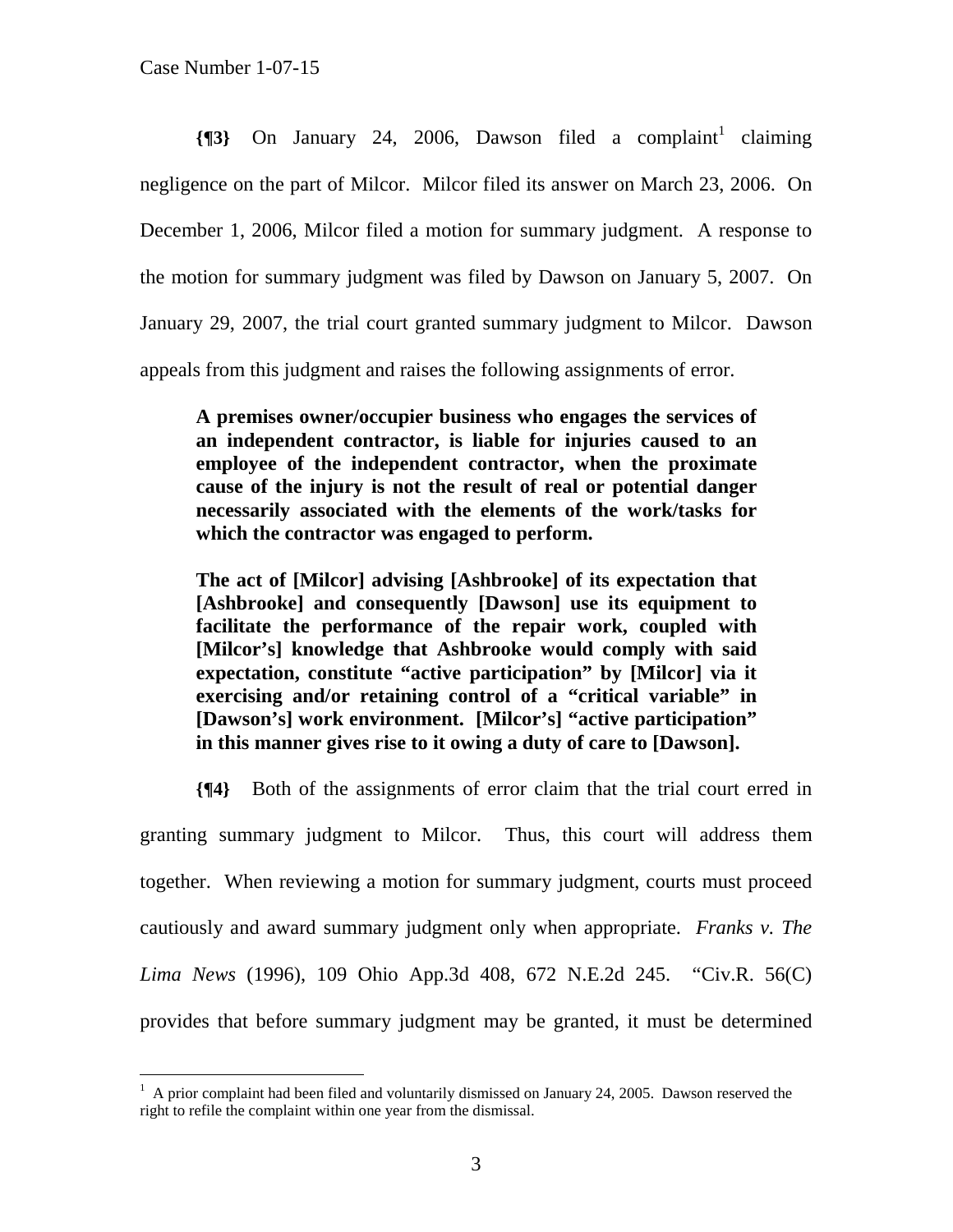Case Number 1-07-15

that (1) no genuine issues as to any material fact remains to be litigated; (2) the moving party is entitled to judgment as a matter of law; and (3) it appears from the evidence that reasonable minds can come to but one conclusion, and viewing the evidence most strongly in favor of the nonmoving party, that conclusion is adverse to the nonmoving party." *State ex rel. Howard v. Ferreri* (1994), 70 Ohio St.3d 587, 589, 639 N.E.2d 1189. When reviewing the judgment of the trial court, an appellate court reviews the case de novo. *Franks,* supra.

**{¶5}** Dawson claims that the trial court erred in holding as a matter of law that Milcor owed no duty of care because the injuries were caused by dangers inherent in the tasks necessary to complete the repair. To sustain a claim for negligence, a plaintiff must provide evidence of the following: 1) a duty; 2) a breach of that duty; 3) an injury; and 4) that the breach of the duty was the proximate cause of the injury. *Armstrong v. Best Buy Co., Inc.*, 99 Ohio St.3d 79, 2003-Ohio-2573, 788 N.E.2d 1088. Generally, a company has a duty to independent contractors to keep the premises in a reasonably safe condition and to warn of known hazards. *Eicher v. United States Steel Corp.* (1987), 32 Ohio St.3d 248, 512 N.E.2d 1165. "The rule of general acceptance is that where an independent contractor undertakes to do work for another in the very doing of which there are elements of real or potential danger and one of such contractor's employees is injured as an incident to the performance of the work, no liability for such injury ordinarily attaches to the one who engaged the services of the

4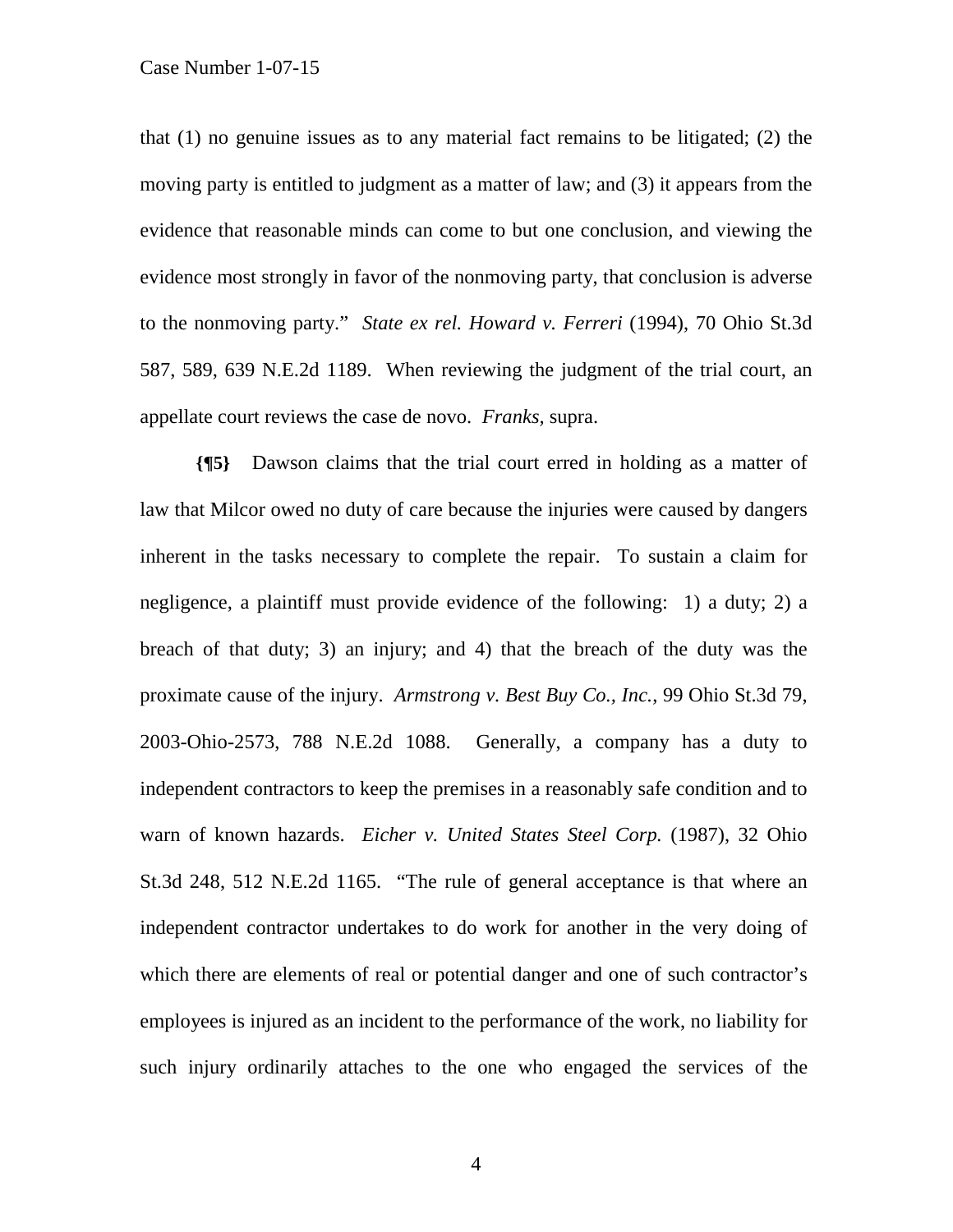independent contractor." *Wellman v. East Ohio Gas Co.* (1953), 160 Ohio St. 103, 108, 113 N.E.2d 629. However, for the rule of non-liability to apply, the independent contractor must appreciate the dangers inherent to the task assigned. *Frost v. Dayton Power & Light Co.* (2000), 138 Ohio App.3d 182, 191, 740 N.E.2d 734. When an employee of an independent contractor performs tasks on the premises of another without warning of the dangers, the employee, "who suffers injury by reason of the dangerous condition may recover damages from the owner for such injury, on the ground that the owner is chargeable with actionable negligence in failing to remove the dangerous condition or to give notice or warning of its existence." Id.

**{¶6}** In this case, the alleged "inherent danger" was being shocked by a faulty trouble light. The malfunction of a lighting device is not inherent to the job of repairing a damaged industrial press. If Dawson had been injured because the power to the machine was not shut off and he was shocked, or if the machine were to fall on him, for example, then these would be dangers inherent to the job. A faulty trouble light is a hazardous condition which would not be expected and of which Dawson could not be expected to have warning. Thus, the danger is not inherent to the job and the holding of *Wellman* does not apply. The owner of the property may be charged with negligence. The trial court erred in holding as a matter of law that the malfunctioning light was a danger inherent in the task.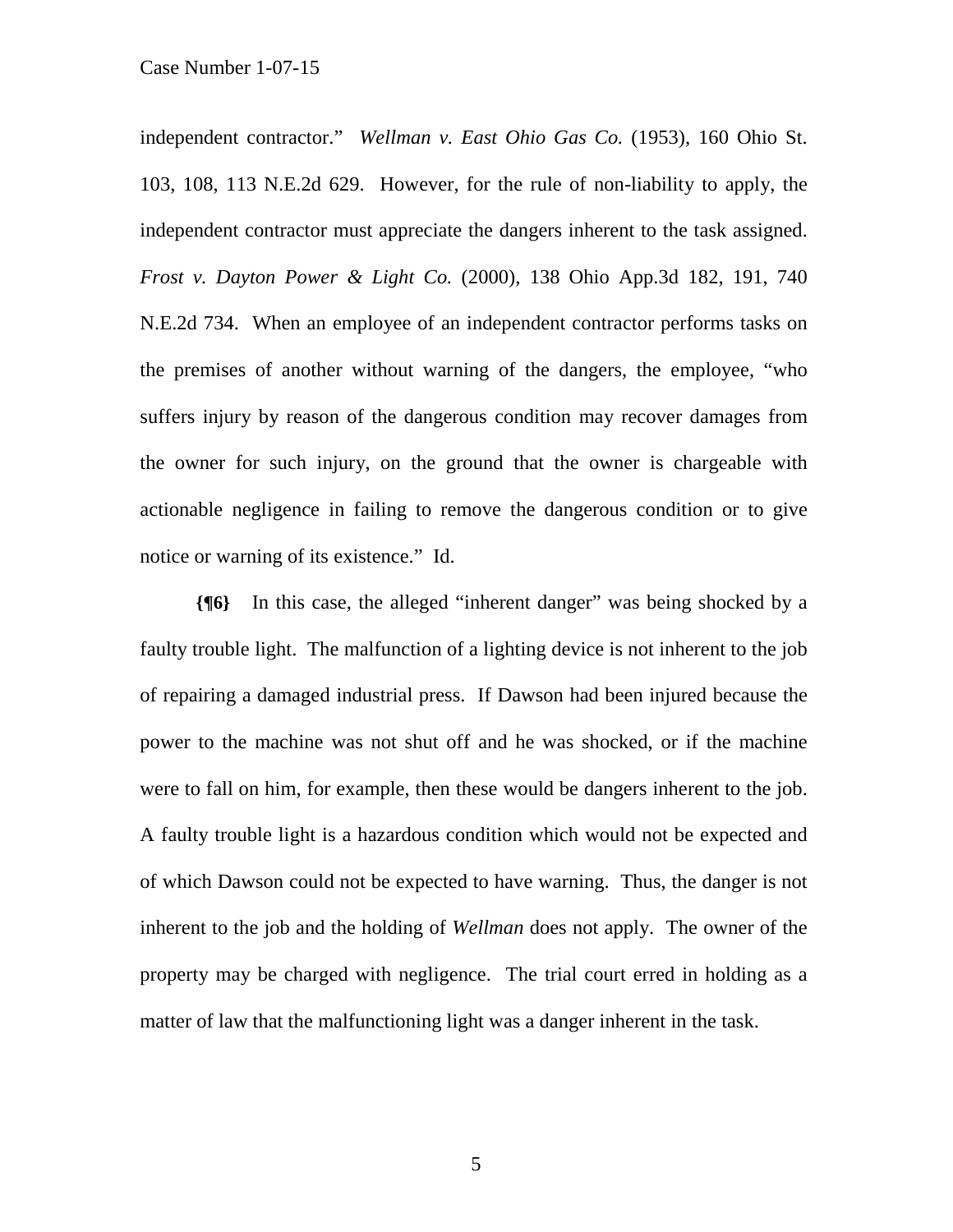**{¶7}** Dawson also claims that the trial court erred in holding that Milcor was not an "active participant" in the job assignment by providing a defective light to be used in the repair process. Having found that the danger which allegedly caused the injury is not inherent to the task and that Milcor had a duty of care towards Dawson, this issue is moot and need not be addressed here.

**{¶8}** Although the trial court erred in holding that *Wellman* applies in this case, that issue alone does not determine whether a grant of summary judgment was appropriate. The issue of whether Dawson has a claim pursuant to R.C. 4101.11 still remains.

**Every employer shall furnish employment which is safe for the employees engaged therein, shall furnish a place of employment which shall be safe for the employees therein and for frequenters thereof, shall furnish and use safety devices and safeguards, shall adopt and use methods and processes, follow and obey orders, and prescribe hours of labor reasonably adequate to render such employment and places of employment safe, and shall do every other thing reasonably necessary to protect the life, health, safety, and welfare of such employees and frequenters.** 

R.C. 4101.11. The owner of a company owes the same duty of care to a frequenter as would be owed to a business invitee. *Davenport v. M/I Schottenstein Homes, Inc.* (1993), 96 Ohio App.3d 237, 644 N.E.2d 1074.

**The duty of ordinary care includes the duties to warn and inspect. \* \* \* An owner must warn a business invitee of latent defects of which the owner is aware. \* \* \* An owner must also inspect the premises to discover possible dangerous conditions of which the owner is unaware and is charged with constructive knowledge of defects that a reasonable inspection of the premises would have revealed. \* \* \* What is reasonable under the**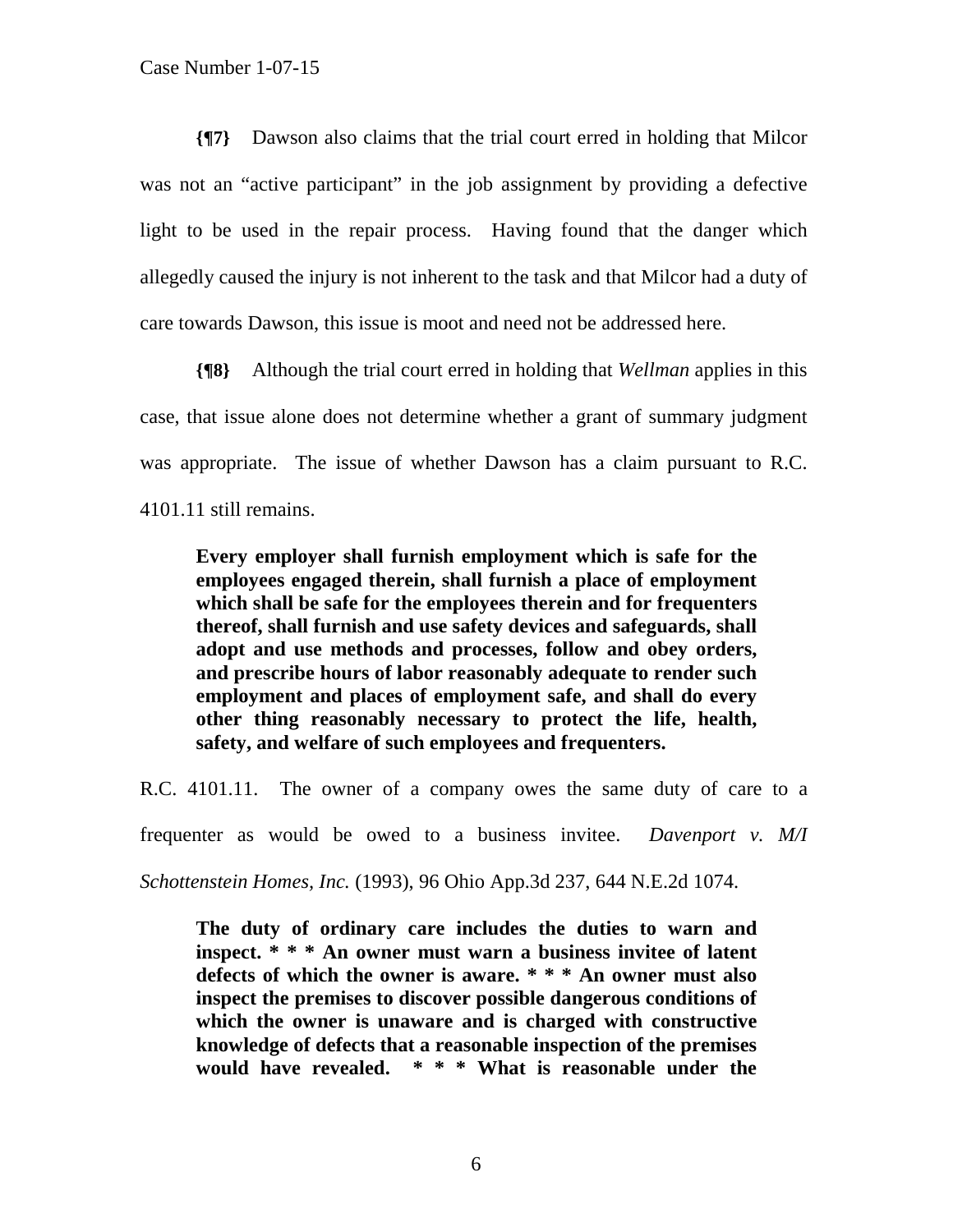### **circumstances of a given case is ordinarily a question for the trier of fact.**

*Rundio v. Dublin Senior Community Ltd. Partnership, 10<sup>th</sup> Dist. No. 06AP-489,* 

2006-Ohio-6780, ¶9 (citations omitted). Before the owner can be found to have a duty, the harm must be foreseeable. *DeAnda v. Vanegas Enterprises-Corro-Flo Engineering, Inc.*, 3rd Dist. No. 5-01-18, 2001-Ohio-2336.

**The test for foreseeability is whether a reasonably prudent person would have anticipated that an injury was likely to result from the performance or nonperformance of an act \* \* \*. The foreseeability of harm usually depends on the defendant's knowledge.** 

Id. at ¶9.

**{¶9}** In this case, Dawson claims that the problem with the trouble light was foreseeable because the light cord was used in a metal fabrication shop which, by the very nature of the business, has sharp, metal edges. According to Dawson, it was foreseeable that the light cord could be sliced by these edges and therefore Milcor had a duty to inspect the cord for damage. However, Ashbrooke testified that he had looked over the light when he went to use it and noticed no problems. Ashbrooke Dep., 18, 65. After Dawson was shocked Ashbrooke inspected the cord by bending it and observed a cut in the insulation around the wires, which permitted the wires to be exposed. Id. at 82. Ashbrooke testified it was a small cut and hard to find. Id. Given this fact and the facts that the light looked new and that no prior complaints had been registered with Milcor concerning the light, Milcor could not reasonably have been expected to find the